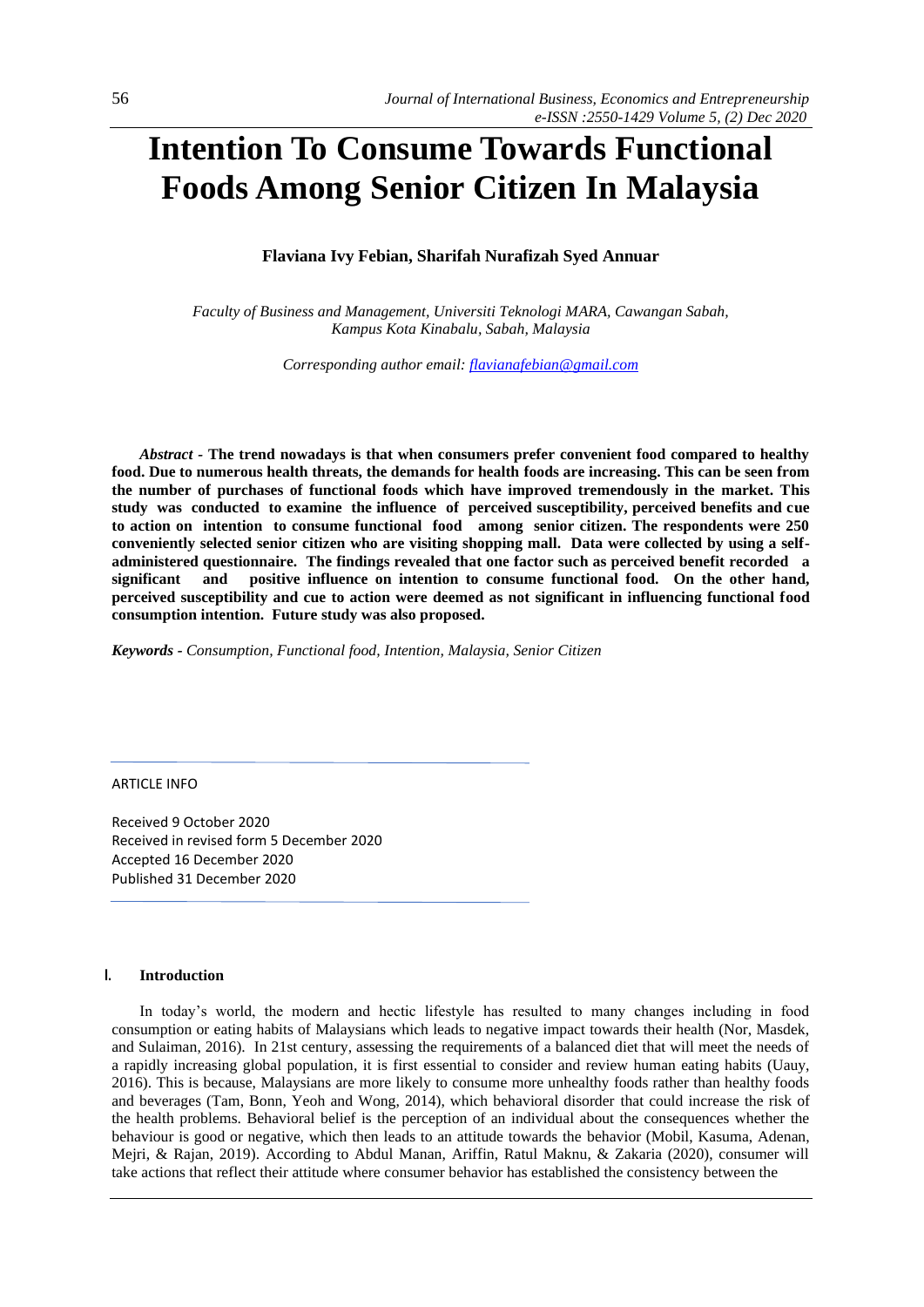attitude and behavioral intentions of consumers. By eating unhealthy habit, the existence of functional food could avoid individuals from getting certain chronic diseases (MOH, 2010), such as obesity, heart disease, diabetes, hypertension and others (Lau, Chan, Tan and Kwek, 2012).

On the other hand, functional foods are those food products which provide essential nutrients needed for good health and which potentially have a positive impact on human health besides providing the necessary nutritional requirements (Wilson et al, 2017). Besides, a consumer is only likely to consider switching conventional with functional food if the latter is perceived as healthier in comparison to conventional (Ali and Rahut, 2019). The awareness of functional food is growing, and its demand is increasing even in developing countries. The consumption of functional foods are likely to decrease the risk of the chronic diseases (Tripathi, Mishra, Maurya, Singh, and Wilson, 2019). Nowadays foods are not only intended to provide essential nutrient for human body but also to prevent nutrition-related diseases (Fanzo and McLaren, 2020). Therefore, consumers display favourable intentions and strengthen their willingness to buy functional food when it is projected as healthy and have advantageous nutritional facts (Gok and Ulu, 2019).

#### **II. Literature Review**

## 2.1 Perceived Susceptibility

Perceived Susceptibility to be an effective predictor of various health-protective behavior practices (Redding, Rossi, Rossi, Velicer & Prochaska, 2000). According to Ethier, Kershaw, Niccolai, Lewis, and Ickovics, (2003), accurately assessing personal risk and making the connection between behavior and susceptibility to infection are important first steps in preventing disease. Perceived susceptibility can influence individuals to be vaccinated for influenza to consume healthy food and use sunscreen to prevent skin cancer (Chen, Fox, Cantrell, Stockdale & Kagawa-Singer, 2007). In addition, perceived susceptibility measures the respondents' beliefs of their vulnerability to disease. Hence it is proposed that the higher the perception of vulnerability the more positive will be an intention to purchase and consume functional food. However, the negative elements in the perceived susceptibility of the Health Belief Model (HBM) significantly affect the consumer's willingness to use functional breads (Vassallo et al., 2009).

According to Hur and Jang (2015), perceived susceptibility positively influence individual intention towards dietary concern. In contrast, perceived susceptibility is not significant in tuberculosis cases (Llongo, 2004). This study focuses on examination of within group differences based on housing which among stable versus unstable. The results indicate that those who resided in unstable housing held more compatible overall beliefs and they regarded tuberculosis treatment as being more beneficial as opposed to those who lived in stable living arrangements.

### 2.2 Perceived Benefits

Perceived benefits for consuming functional foods were evidently the best predictor of willingness to use these foods and it described how consumption functional foods can improve performance and mood, disease prevention and establish a healthy lifestyle (Urala et al., 2004). According to Dobrenova, Grabner-Kräuter, and Terlutter, (2015) benefit of ingredient healthiness positively affects the promotion of functional ingredients and functional foods of Japanese products with probiotic properties. Perceived benefits indicated that this factor is a significantly important determinant of the consumption of functional foods (Niva and Makela, 2007).

Moreover, perceived benefits conveys positive messages to understand consumer belief about the benefits of taking specific actions including accurate information about how effective functional foods are at reducing the problems of one health condition. Prati, Pietrantoni and Zani (2012) found that perceived benefits independently and strongly predicted intention to consume towards genetically modified food.

#### 2.3 Cue to Action

Strategy to activate "readiness" which for instance, the thought of readiness to take action which are perceived susceptibility and perceived benefits that may only increase the effect by other determinants, predominantly by cues to initiate action by environmental events like media publicity (Glanz et al., 2008). According to Stawarz, Cox and Blandford (2015), cue to action is a belief that a vital individual or group of people will agreCue to action is a e, support and approve a specific behavior. Cue to action are intents by the perceived social pressure from others for a person to perform in a certain manner as well as their motivation to fulfill with one's views (Stawarz et al., 2015).

Conner, McEachan, Lawton and Gardner (2017) hold the view that there is a narrow conceptualization by cue to action determinant where the results revealed that there is a weak relationship between normative beliefs and intentions. However, if perceived threat and benefits are high and perceived barriers are low, cues to action will have larger influence on behavior (Glanz et al., 2008). According to Tarkiainen and Sundqvist (2005), the result on the relationship between cue to action and attitudes towards buying organic food is significant, as it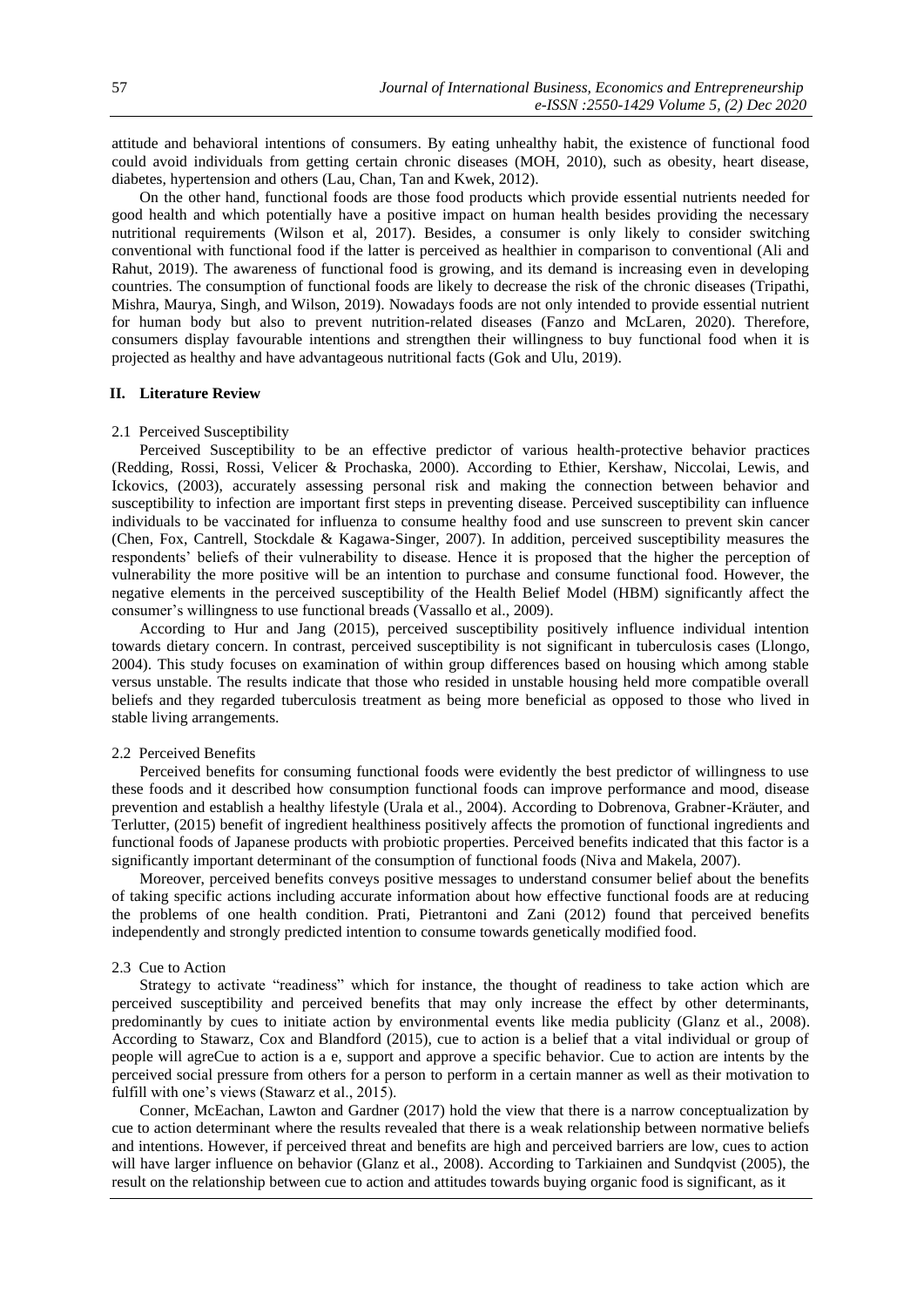can be seen that attitudes towards buying organic food and cue to action are not independent from each other. In contrast, according to Stawarz et al. (2015) the intention to purchase green food items was found to have a statistically significant correlation cue to action.



Figure 1: Conceptual Framework

# **III. Methodology**

In applying a quantitative approach to examine the proposed hypotheses, empirical data has been collected through a structured self-administered questionnaire. The sample questionnaires were distributed to senior citizen aged 55 years old until 75 years old who are visit top shopping malls in Malaysia. A total of 300 survey questionnaires were distributed. Out of the questionnaires received back, 250 were fully complete, valid and usable for the study. The purposive sampling technique, also called judgment sampling, is the deliberate choice of a participant due to the qualities the participant possesses. According to Bernard (2002), the researcher decides what needs to be known and sets out to find people who can and are willing to provide the information by virtue of knowledge or experience. It is typically used in qualitative research to identify and select then information-rich cases for the most proper utilization of available resources (Patton, 2002).This yielded an 83.3% response rate. Participation of respondents was entirely voluntary..

# **IV. Results**

This section addressed on how the research model was tested using Structural Equation Modeling (SEM). All of the scale was assessed using scales of second order. Each of these the confirmatory factor analysis was initially conducted unidimensional scales to demonstrate underlying factors. Hair, Sarstedt, Hopkins and Kuppelwieser (2014), pointed out that in order to obtain acceptable convergent validity, each item must justify for at least 50 percent of the assigned indicators' variance (AVE≥0.50). Table 1 portrays that the average variance extracted (AVE) scores for perceived susceptibility (0.699), perceived benefits (0.651) and cue to action (0.765).

| <b>Item</b>                     | <b>Item</b>      | <b>Loadings</b> | <b>AVE</b> | CR    | Cronbach's Alpha |
|---------------------------------|------------------|-----------------|------------|-------|------------------|
| <b>Perceived Susceptibility</b> | PS <sub>1</sub>  | 0.570           | 0.699      | 0.932 | 0.916            |
|                                 | PS <sub>2</sub>  | 0.895           |            |       |                  |
|                                 | PS <sub>3</sub>  | 0.914           |            |       |                  |
|                                 | PS4              | 0.888           |            |       |                  |
|                                 | PS <sub>5</sub>  | 0.856           |            |       |                  |
| <b>Perceived Benefits</b>       | PBT1             | 0.914           | 0.651      | 0.842 | 0.712            |
|                                 | PBT <sub>2</sub> | 0.906           |            |       |                  |
|                                 | PBT3             | 0.545           |            |       |                  |
| <b>Cue to Action</b>            | CA1              | 0.931           | 0.765      | 0.906 | 0.846            |
|                                 | CA2              | 0.925           |            |       |                  |
|                                 | CA <sub>3</sub>  | 0.758           |            |       |                  |
| <b>Intention to Consume</b>     | IC1              | 0.552           | 0.673      | 0.909 | 0.874            |
|                                 | IC2              | 0.727           |            |       |                  |
|                                 | IC3              | 0.914           |            |       |                  |
|                                 | IC4              | 0.936           |            |       |                  |
|                                 | IC <sub>5</sub>  | 0.906           |            |       |                  |

Table 1: Internal Consistency Reliability and Convergent Validity

Note: AVE= Average Variance Extracted, CR= Composite Reliability

Table 2 shows heterotrait-monotrait ratio of correlations (HTMT) is recommended by Henseler, Ringle, and Sarstedt (2015) to assess discriminant validity. The usage of Fornell and Larcker (1981) was claimed as not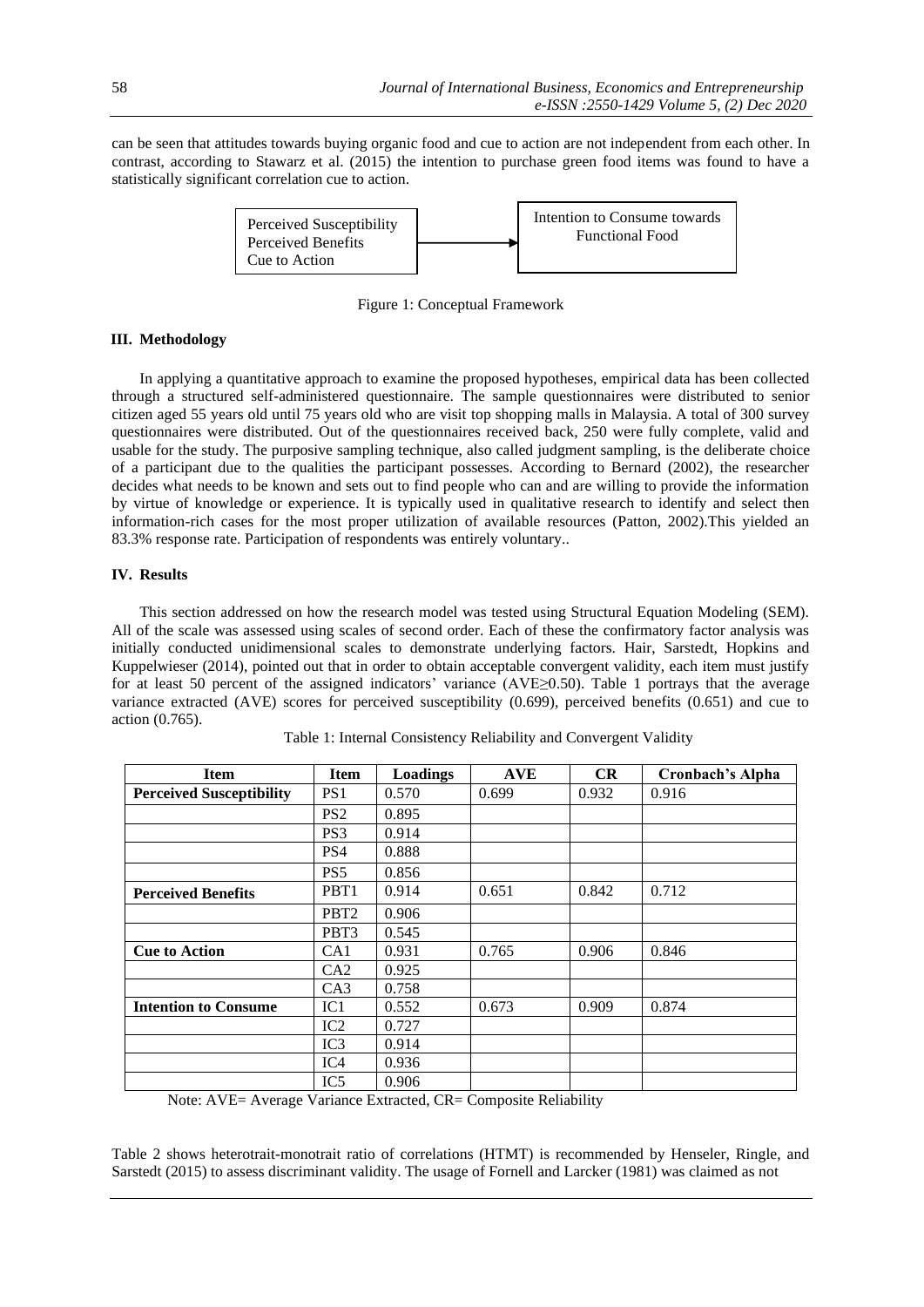sufficient to detect discriminant validity in ordinary studies and therefore, heterotrait-monotrait ratio of correlations (HTMT) test was also performed.

|                                 | <b>CA</b> | IC    | <b>PBT</b> | <b>PS</b> |
|---------------------------------|-----------|-------|------------|-----------|
| <b>Cue to Action</b>            |           |       |            |           |
| <b>Intention to Consume</b>     | 0.596     |       |            |           |
| <b>Perceived Benefits</b>       | 0.860     | 0.867 |            |           |
| <b>Perceived Susceptibility</b> | 0.310     | 0.238 | 0.298      |           |

Table 2: Discriminant Validity: Heterotrait-Monotrait ratio of correlations (HTMT)

 Note: Heterotrait-Monotrait ratio of correlations (HTMT) = 0.85 (Kline, 2011), 0.90 (Gold, Malhotra, & Segars, 2001). IC= Intention to Consume, PBR= Perceived Susceptibility, PS= Perceived Benefits, CA= Cue to Action

Table 3 depicts the measurement model and validity in this study, the structural model is assessing the relationship between the independent variables and dependent variable. Perceived susceptibility have been identified to have no significant relationship on intention to consume (t value= 0.770, p=0.221). Hence, H1 is not supported. Perceived benefits show a significant relationship on intention to consume (t value= 9.582, p=0.000) and hence, H2 is supported. Regarding cue to action, no significant relationship is uncovered between cue to action and intention to consume (t value= 1.754, p=0.040). Therefore, H3 is not supported.

|  |  | Table 3: Hypotheses Testing |  |
|--|--|-----------------------------|--|
|--|--|-----------------------------|--|

| <b>Hypothesis</b> | Relationship                | Std.<br><b>Beta</b> | Std.<br>Error | <b>T</b> Value | <b>P</b> Value | <b>Decision</b>  | 5%       | 95%   |
|-------------------|-----------------------------|---------------------|---------------|----------------|----------------|------------------|----------|-------|
| H1                | Perceived                   |                     |               |                |                |                  |          |       |
|                   | Susceptibility              | $-0.027$            | 0.035         | 0.770          | 0.221          | Not Supported    | $-0.076$ | 0.035 |
|                   | Intention to Consume        |                     |               |                |                |                  |          |       |
| H <sub>2</sub>    | <b>Perceived Benefits</b>   |                     | 0.067         | $9.582**$      |                | <b>Supported</b> | 0.533    | 0.750 |
|                   | <b>Intention to Consume</b> | 0.646               |               |                | 0.000          |                  |          |       |
| H <sub>3</sub>    | Cue to Action               |                     | 0.062         | 1.754          | 0.040          | Not Supported    | 0.000    | 0.204 |
|                   | Intention to Consume        | 0.108               |               |                |                |                  |          |       |

Note: t-value = 1.96 at p<0.05\*, t-value = 2.58 at p<0.01\*\*

#### **V. Conclusion**

This study was conducted to identify the influence of perceived susceptibility, perceived benefits and cue to action on the intention to consume functional food among senior citizen. Based on the statistical analyses performed, one out of three influencing factors recorded a significant positive relationship on intention to consume functional food. As such, it can be concluded that perceived benefits play a significant and positive effect on influencing intention to consume functional food among senior citizen. However, other factors such as perceived susceptibility and cue to action are deemed as not significant in predicting intention to consume functional food among senior citizen.

Being health conscious is one of the most vital factor for developing a positive perception of functional food. Thus, recognizing consumers' needs and wants, their behavior and intention, their knowledge and perception towards functional food would help the food industry to encourage production of functional food and for that reason increase consumers' intention to buy functional food. This study can assist older customers by consuming functional foods to practice a healthy eating habit and understand which functional foods could benefit them or prevent them from getting certain chronic diseases. Conversely, this study only focus on senior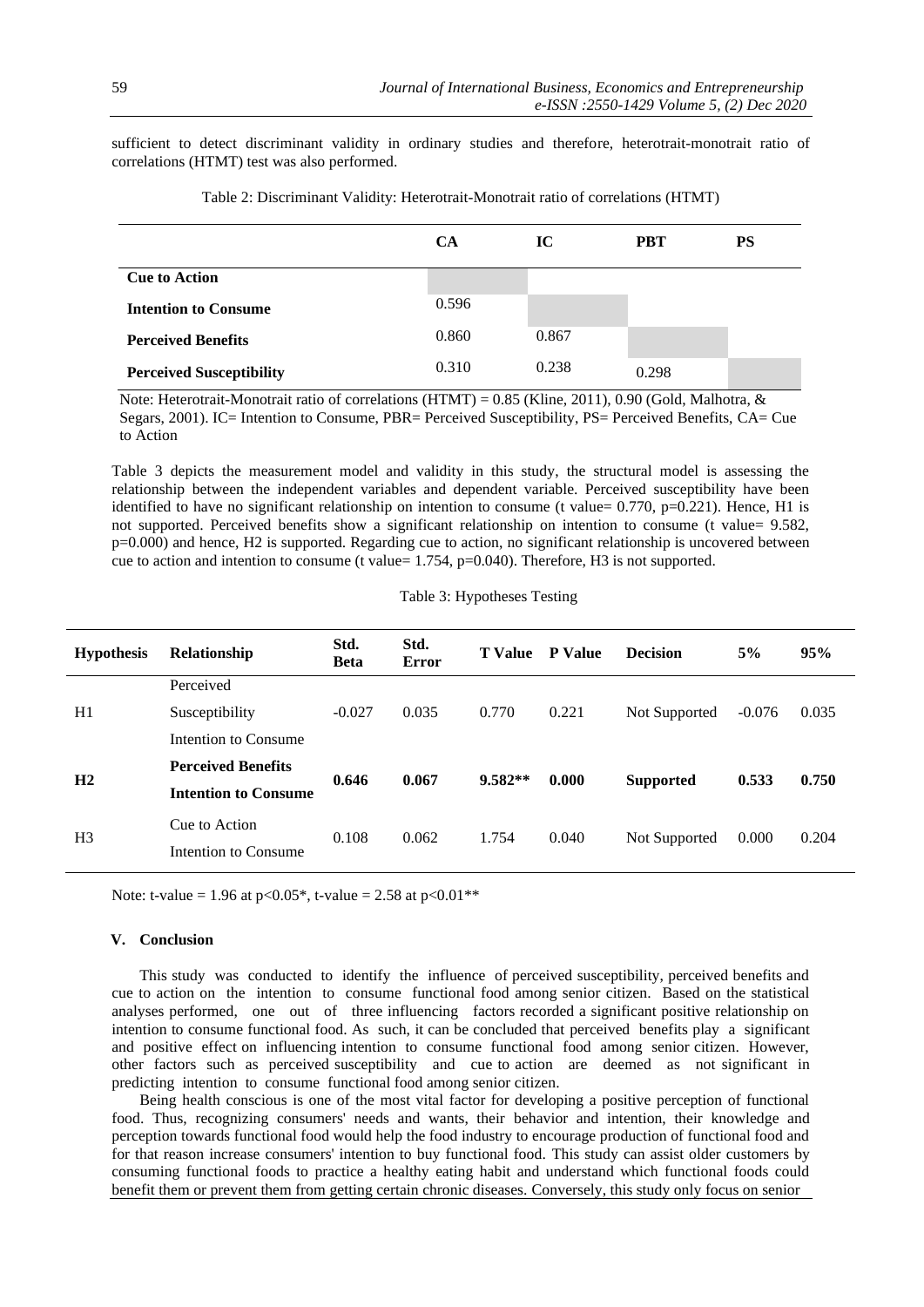citizen. Other segments, such as teenagers and university students who may have different intention to consume towards functional food, should be investigated. Future researchers can also include other variables such as mediating or moderating factors. Furthermore, future studies are also recommended to use other types of instruments and include other statistical tests.

# **References**

- Abdul Manan, H., Ariffin, S., Ratul Maknu, T. S., & Zakaria, F. N. (2020). Effects of social media advertisements on intention to purchase health and beauty products. *Journal of International Business, Economics and Entrepreneurship (JIBE),* 5(1), 59-68.
- Ali, A., & Rahut, D. B. (2019). Healthy foods as proxy for functional foods: consumers' awareness, perception, and demand for natural functional foods in Pakistan. *International journal of food science*, *2019*.
- Bernard, H. R. (2002). Research methods in anthropology: Qualitative and quantitative approaches (3rd ed.). Walnut Creek, CA: Alta Mira Press.
- Chen, J. Y., Fox, S. A., Cantrell, C. H., Stockdale, S. E., & Kagawa-Singer, M. (2007). Health disparities and prevention: racial/ethnic barriers to flu vaccinations. *Journal of community health*, *32*(1), 5-20.
- Conner, M., McEachan, R., Lawton, R., & Gardner, P. (2017). Applying the reasoned action approach to understanding health protection and health risk behaviors. *Social Science & Medicine*, *195*, 140-148.
- Dobrenova, F. V., Grabner-Kräuter, S., & Terlutter, R. (2015). Country-of-origin (COO) effects in the promotion of functional ingredients and functional foods. *European Management Journal*, *33*(5), 314- 321.
- Ethier, K. A., Kershaw, T., Niccolai, L., Lewis, J. B., & Ickovics, J. R. (2003). Adolescent women underestimate their susceptibility to sexually transmitted infections. *Sexually Transmitted Infections*, *79*(5), 408-411.
- Fanzo, J., & McLaren, R. (2020). An Overview of the Ethics of Eating and Drinking. *Handbook of Eating and Drinking: Interdisciplinary Perspectives*, 1095-1115.
- Fornell, C., & Larcker, D. F. (1981). Evaluating structural equation models with unobservable variables and measurement error. *Journal of Marketing Research*, *18*(1), 39-50.
- Glanz, K., Rimer, B. K., & Viswanath, K. (2008). Health behavior. *Theory, Research, and Practice*, *5*.
- Gok, I., & Ulu, E. K. (2019). Functional foods in Turkey: marketing, consumer awareness and regulatory aspects. *Nutrition & Food Science*.
- Gold, A. H., Malhotra, A., & Segars, A. H. (2001). Knowledge management: An organizational capabilities perspective. Journal of management information systems, 18(1), 185-214
- Hair Jr, J. F., Sarstedt, M., Hopkins, L., & Kuppelwieser, V. G. (2014). Partial least squares structural equation modeling (PLS-SEM). *European business review*.
- Henseler, J., Ringle, C. M., & Sarstedt, M. (2015). A new criterion for assessing discriminant validity in variance-based structural equation modeling. *Journal of the academy of marketing science*, *43*(1), 115- 135.
- Hur, J., & Jang, S. S. (2015). Consumers' inference-dynamics about healthy menu promotions in a bundle context. *International Journal of Hospitality Management*, *44*, 12-22.
- Kline, R. B. (2011). *Convergence of structural equation modeling and multilevel modeling* (pp. 562-589). na
- Lau, T. C., Chan, M. W., Tan, H. P., & Kwek, C. L. (2012). Functional food: A growing trend among the health conscious. *Asian Social Science*, *9*(1), 198–208.
- Llongo, I. (2004). Tuberculosis health belief gaps of tuberculosis and suspected tuberculosis cases in New
- York City. *International Journal of Clinical and Health Psychology*, *4*(1).
- Mobil, S. S., Kasuma, J., Adenan, M. A., Mejri, N., & Rajan, R. (2019). Influence of perceived quality and selfesteem on women's purchase intention: Luxury makeup brands. *Journal of International Business, Economics and Entrepreneurship (JIBE)*, 4(2), 73-79.
- Niva, M., & Mäkelä, J. (2007). Finns and functional foods: socio‐demographics, health efforts, notions of technology and the acceptability of health‐promoting foods. *International Journal of Consumer Studies*, *31*(1), 34-45.
- Nor, N. A. A. M., Masdek, N. R. N. M., & Sulaiman, N. H. (2016). Functional food business potential analysis in Malaysia, Thailand, Indonesia and The Philippines. Economic and Technology Management Review, 99-110.
- Patton, M. Q. (2002). Qualitative research and evaluation methods. Thousand Oaks. *Cal.: Sage Publications*.
- Prati, G., Pietrantoni, L., & Zani, B. (2012). The prediction of intention to consume genetically modified food: Test of an integrated psychosocial model. *Food Quality and Preference*, *25*(2), 163-170.